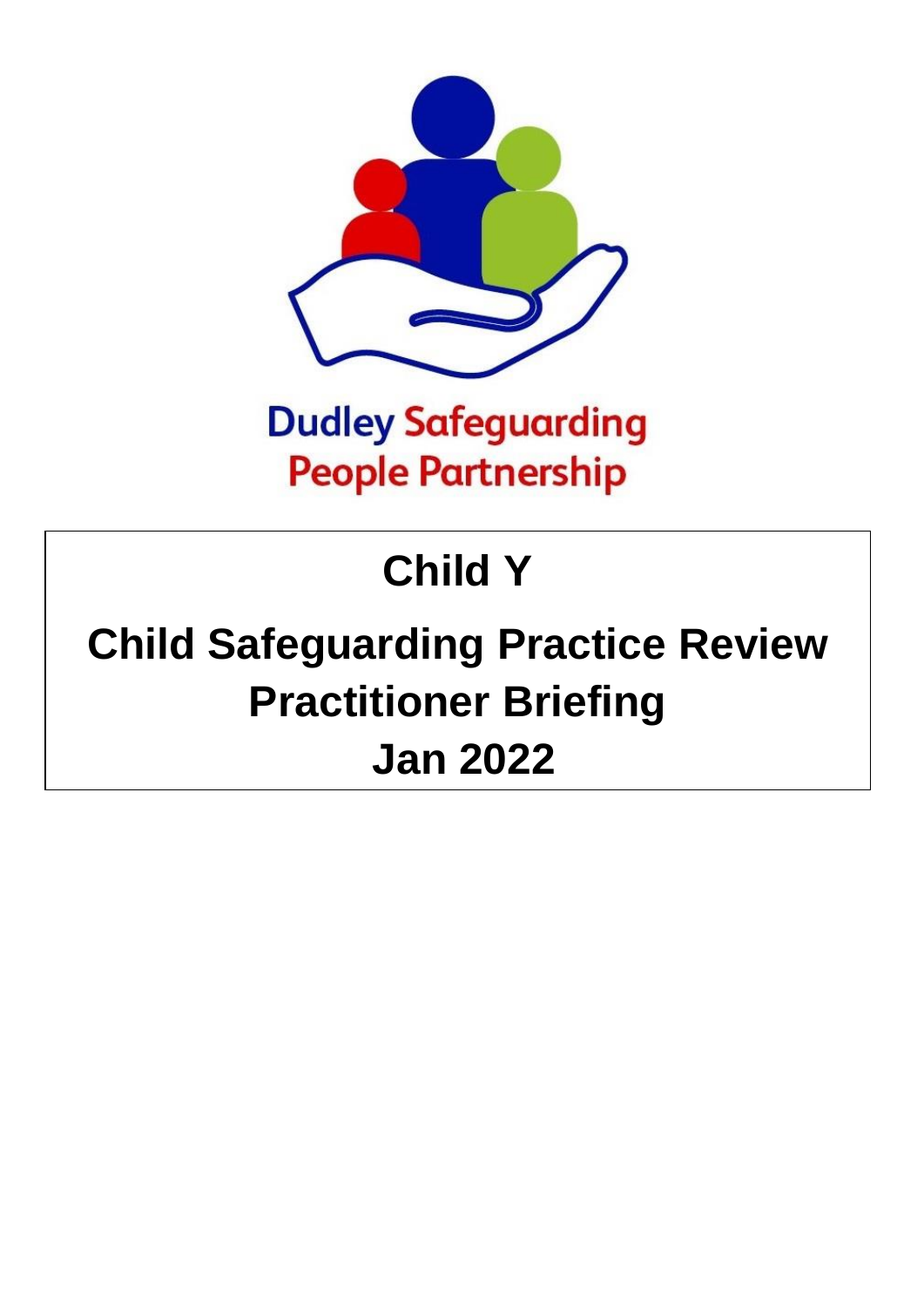### **WHO SHOULD READ THE CSPR?**

Any practitioner and manager whose work brings them into contact with children, young people and their families. The messages are just as important for those working in adult services (where service users are parents or carers). The term 'children' includes children and young people up to 18 years of age. For further information on CSPRs visit the Dudley safeguarding website

#### **BACKGROUND INFORMATION**

Child Y was nearly seven years old when they first started school and was significantly developmentally delayed due to neglect.

The child lived with their parents who had managed to avoid professionals for several years.

Indications of Child Y's significant developmental delay and neglect were not identified due to them being missing from education and because they had no contact with any professional for a few years.

At no stage prior to Child Y starting school in October 2020 was neglect identified.

#### **WHAT HAPPENED**

昆

It was in June 2019, a year after they should have started school, that it was established that Child Y was living in Dudley, was not attending school and had no school place in the borough or in any other area, due to a housing issue.

Action was then taken by the Children Missing in Education (CME) team to enable Child Y to access an education, but it took another 16 months for Child Y to start school. By then Child Y was nearly seven years old.

A school was identified and asked to offer Child Y a place, using the Fair Access process, in January 2020. It was ten months before Child Y started there. The CME team policy at the time was to close a case when a child is placed on the roll at a school. In the case of Child Y, the decision was made to close the case in June 2020 when the mother told the officer she was in contact with the school and planning for Child Y to start.

Once Child Y was seen at school, developmental delay was swiftly identified. The areas of delay included speech and language, mobility, wearing nappies and being unable to drink from a cup or use cutlery. There were also concerns about hygiene.

In order for young children to be the focus of any contacts with a family, they need to be seen, spoken to and observed with their parents. They were largely kept on the doorstep (or had to be on the doorstep due to Covid-19) and they had to negotiate with parents who did not want to engage.

There was very limited communication with Child Y's father, and the focus was on the child's mother to get Child Y into school. Services are often 'mother focused' rather than seeing both parents as equally responsible for the child and the need to be equally involved in any plans made.

There had been challenge about the child not having been seen from a School Improvement Director from the Academy Trust who was working at the school during February 2020 to increase leadership capacity.

Good practice was evident within the system when challenge was required due to concerns about Child Y and differences of opinion regarding whether they required a safeguarding response. There was individual agency challenge to the MASH from the school, from Family Solutions and from the school nurse regarding the MASH decision that family support was the appropriate response for Child Y after they started school.